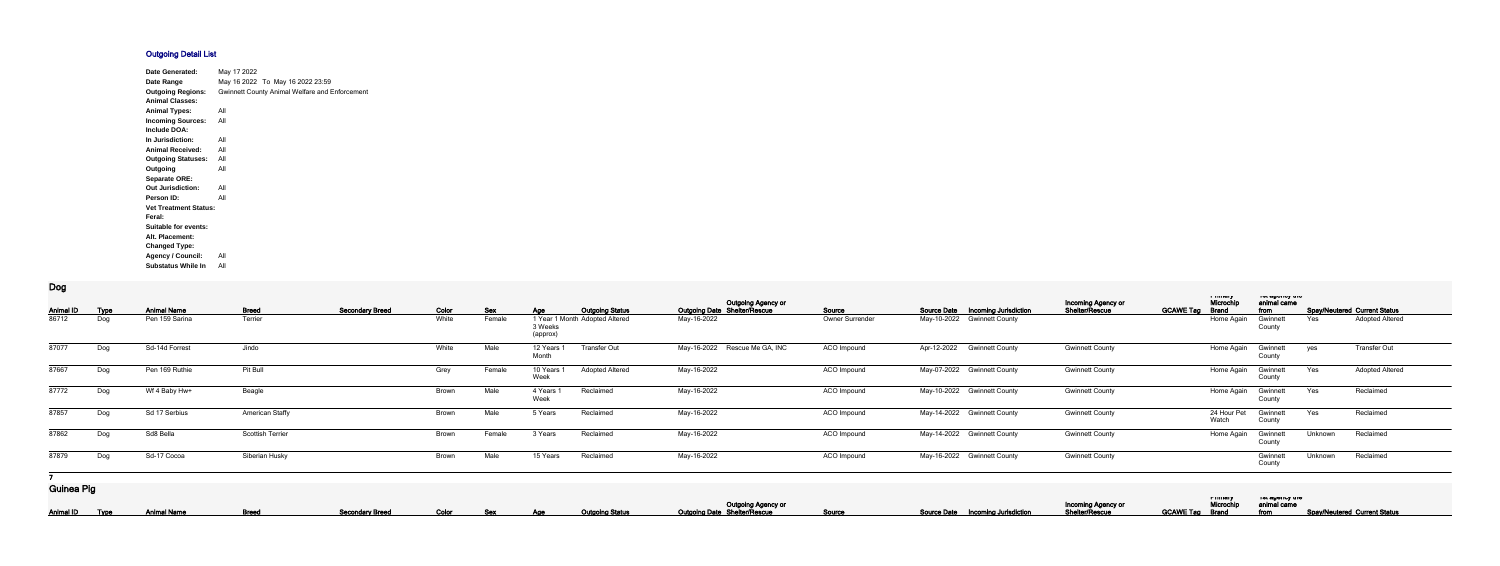| 87816 | Guinea Pig G.Pig 1 | Abyssinian | Tan       | Female | Adopted | May-16-2022 | Owner Surrender        | May-12-2022 Gwinnett County | Unknown         | Adopted |
|-------|--------------------|------------|-----------|--------|---------|-------------|------------------------|-----------------------------|-----------------|---------|
| 87817 | Guinea Pig G.Pig 2 | Abyssinian | Tri Color | Female | Adopted | May-16-2022 | <b>Owner Surrender</b> | May-12-2022 Gwinnett County | Unknown Adopted |         |
| 87818 | Guinea Pig G.Pig 3 | Abyssinian |           | Female | Adopted | May-16-2022 | <b>Owner Surrender</b> | May-12-2022 Gwinnett County | Unknown         | Adopted |
| 87819 | Guinea Pig G.Pig 4 | Abyssinian | Tri Color | Male   | Adopted | May-16-2022 | <b>Owner Surrender</b> | May-12-2022 Gwinnett County |                 | Adoptec |

**4**

## **Kitten**

| <b>Animal ID</b> | <u>Type</u> | <b>Animal Name</b> | <b>Breed</b>               | <b>Secondary Breed</b><br>Color | <b>Sex</b>           | <u>Age</u>           | <b>Outgoing Status</b> | Outgoing Agency or<br>Outgoing Date Shelter/Rescue | Source             | Source Date  Incoming Jurisdiction | Incoming Agency or<br>Shelter/Rescue | i muuy<br>Microchip<br><b>GCAWE Tag</b><br><b>Brand</b> | ווט עשטווט אויט<br>animal came<br>from |     | <b>Spay/Neutered Current Status</b> |
|------------------|-------------|--------------------|----------------------------|---------------------------------|----------------------|----------------------|------------------------|----------------------------------------------------|--------------------|------------------------------------|--------------------------------------|---------------------------------------------------------|----------------------------------------|-----|-------------------------------------|
| 87532            | Kitten      | Pen 19 Eddie       | Domestic Short Hair        | White                           | Male                 | 9 Weeks<br>(approx)  | <b>Adopted Altered</b> | May-16-2022                                        | ACO Impound        | May-02-2022 Gwinnett County        | <b>Gwinnett County</b>               | Home Agair                                              | Gwinnet<br>County                      | Yes | <b>Adopted Altered</b>              |
| 87604            | Kitten      | Pen 22 Daphne      | Domestic Short Hair        | Tabby                           | Female               | 7 Weeks<br>(approx)  | <b>Adopted Altered</b> | May-16-2022                                        | Owner Surrender    | May-04-2022 Gwinnett County        |                                      | Home Agair                                              |                                        | Yes | <b>Adopted Altered</b>              |
| 87609            | Kitten      | Pen 18 Nugget      | Domestic Short Hair        | Grey Tabby                      | Male                 | 7 Weeks<br>(approx)  | <b>Adopted Altered</b> | May-16-2022                                        | Owner Surrender    | May-04-2022 Gwinnett County        |                                      | Home Again                                              |                                        | Yes | <b>Adopted Altered</b>              |
| 87610            | Kitten      | Pen 001 Heart      | Domestic Short Hair        | Tabby                           | Female               | 7 Weeks<br>(approx)  | <b>Adopted Altered</b> | May-16-2022                                        | Owner Surrender    | May-04-2022 Gwinnett County        |                                      | Home Again                                              |                                        | Yes | <b>Adopted Altered</b>              |
| 87611            | Kitten      | Pen 001 Rain       | Domestic Short Hair        | Tabby                           | Male                 | 7 Weeks<br>(approx)  | <b>Adopted Altered</b> | May-16-2022                                        | Owner Surrender    | May-04-2022 Gwinnett County        |                                      | Home Again                                              |                                        | Yes | <b>Adopted Altered</b>              |
| 87612            | Kitten      | Pen 18 Arenal      | Domestic Short Hair        | Tabby                           | Male                 | 7 Weeks<br>(approx)  | <b>Adopted Altered</b> | May-16-2022                                        | Owner Surrender    | May-04-2022 Gwinnett County        |                                      | Home Again                                              |                                        | Yes | <b>Adopted Altered</b>              |
| 87613            | Kitten      | Pen 18 Cosmo       | Domestic Short Hair        | Tabby                           | Male                 | 7 Weeks<br>(approx)  | <b>Adopted Altered</b> | May-16-2022                                        | Owner Surrender    | May-04-2022 Gwinnett County        |                                      | Home Agair                                              |                                        | Yes | <b>Adopted Altered</b>              |
| 87736            | Kitten      | Pen 23 Vader       | Domestic Short Hair        | <b>Black</b>                    | Male                 | 11 Weeks<br>(approx) | <b>Adopted Altered</b> | May-16-2022                                        | <b>ACO</b> Impound | May-10-2022 Gwinnett County        | <b>Gwinnett County</b>               | Home Again                                              | Gwinnett<br>County                     | Yes | <b>Adopted Altered</b>              |
| 87737            | Kitten      | Pen 006 Gouda      | Domestic Short Hair        | Buff                            | Female               | 9 Weeks<br>(approx)  | <b>Adopted Altered</b> | May-16-2022                                        | <b>ACO</b> Impound | May-10-2022 Gwinnett County        | <b>Gwinnett County</b>               | Home Again                                              | Gwinnett<br>County                     | Yes | <b>Adopted Altered</b>              |
| 87738            | Kitten      | Pen 24 parmesan    | Domestic Short Hair        | <b>Muted Calico</b>             | Female               | 9 Weeks<br>(approx)  | <b>Adopted Altered</b> | May-16-2022                                        | ACO Impound        | May-10-2022 Gwinnett County        | <b>Gwinnett County</b>               | Home Again                                              | Gwinnett<br>County                     | Yes | <b>Adopted Altered</b>              |
| 87739            | Kitten      | Nf-28 Fiv+         | <b>Domestic Short Hair</b> | Black                           | Female               | 6 Weeks              | <b>Transfer Out</b>    | May-16-2022 Pippi's Place Pet Rescue               | <b>ACO</b> Impound | May-10-2022 Gwinnett County        | <b>Gwinnett County</b>               | Home Again                                              | Gwinnett<br>County                     | No  | <b>Transfer Out</b>                 |
| 87740            | Kitten      | Nf-28              | Domestic Short Hair        | Orange Tabby Male               |                      | 5 Weeks              | <b>Transfer Out</b>    | May-16-2022 Pippi's Place Pet Rescue               | <b>ACO</b> Impound | May-10-2022 Gwinnett County        | <b>Gwinnett County</b>               | Home Again                                              | Gwinnett<br>County                     | No  | <b>Transfer Out</b>                 |
| 87741            | Kitten      | <b>Nf-28</b>       | Domestic Short Hair        | Tabby                           | Male                 | 5 Weeks              | <b>Transfer Out</b>    | May-16-2022 Pippi's Place Pet Rescue               | ACO Impound        | May-10-2022 Gwinnett County        | <b>Gwinnett County</b>               | Home Again                                              | Gwinnet<br>County                      | No  | <b>Transfer Out</b>                 |
| 87742            | Kitten      | Pen 005 Asiago     | Domestic Short Hair        |                                 | Muted Calico Female  | 8 Weeks<br>(approx)  | <b>Adopted Altered</b> | May-16-2022                                        | ACO Impound        | May-10-2022 Gwinnett County        | <b>Gwinnett County</b>               | Home Again                                              | Gwinnett<br>County                     | Yes | <b>Adopted Altered</b>              |
| 87743            | Kitten      | Pen 25 Brie        | Domestic Short Hair        |                                 | Tortoiseshell Female | 8 Weeks<br>(approx)  | <b>Adopted Altered</b> | May-16-2022                                        | ACO Impound        | May-10-2022 Gwinnett County        | <b>Gwinnett County</b>               | Home Again                                              | Gwinnett<br>County                     | Yes | <b>Adopted Altered</b>              |
| 87744            | Kitten      | Pen 21 Lover       | Domestic Short Hair        | Black                           | Male                 | 9 Weeks<br>(approx)  | <b>Adopted Altered</b> | May-16-2022                                        | ACO Impound        | May-10-2022 Gwinnett County        | <b>Gwinnett County</b>               | Home Again                                              | Gwinnett<br>County                     | Yes | <b>Adopted Altered</b>              |
| 87751            | Kitten      | Pen 007 Nika       | Domestic Short Hair        |                                 | Orange Tabby Female  | 8 Weeks<br>(approx)  | <b>Adopted Altered</b> | May-16-2022                                        | <b>ACO</b> Impound | May-10-2022 Gwinnett County        | <b>Gwinnett County</b>               | Home Again                                              | Gwinnett<br>County                     | Yes | <b>Adopted Altered</b>              |